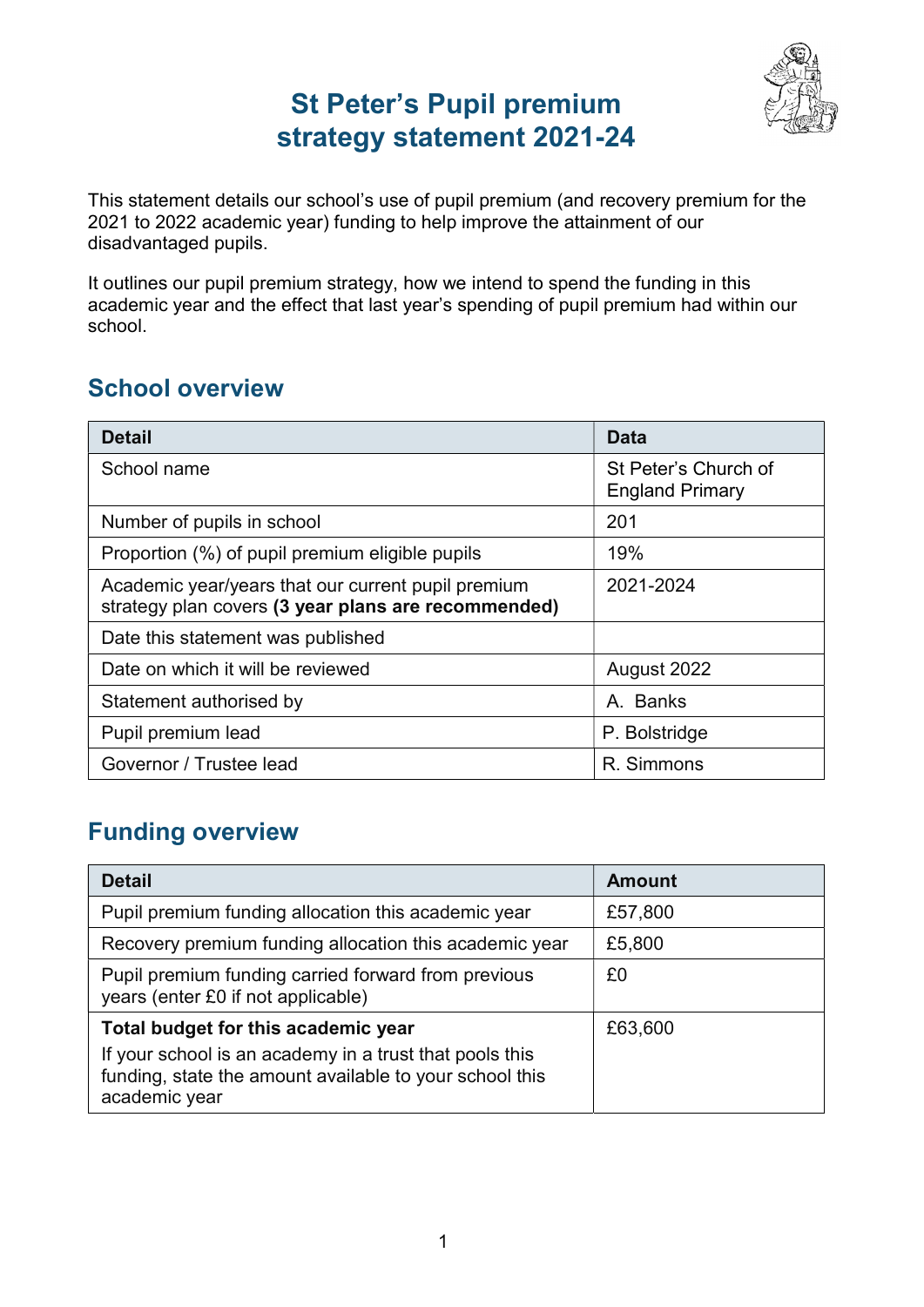# Part A: Pupil premium strategy plan

### Statement of intent

School leaders, staff, governors and teaching assistants accept responsibility for 'socially disadvantaged' pupils and are committed to meeting their pastoral, social and academic needs within the school environment. We are committed to 'diminishing the gap' between vulnerable pupils and their peers; the pupil premium forms a vital part of this process. This funding helps remove barriers to learning so that all our pupils reach their full potential and enables them to fully engage in our curriculum and school life. The governors reserve the right to allocate the pupil premium funding to support any pupils or groups of pupils the school has legitimately identified as being socially disadvantaged.

#### Strategy Aims:

• Quality First Teaching for All impacts on increasing attainment and achievement of each pupil and engagement in lessons/ learning opportunities.

 • Improved attainment in reading, writing and maths. Robust support and targeted intervention programmes and resources improve the life chances of disadvantaged pupils.

 • Effective well-being and holistic support for disadvantaged and vulnerable pupils and their families improves the life chances, emotional and social resilience so they are able to access all opportunities presented to them.

#### **Challenges**

This details the key challenges to achievement that we have identified among our disadvantaged pupils.

| <b>Challenge</b><br>number | Detail of challenge                                                                                                                                                                |
|----------------------------|------------------------------------------------------------------------------------------------------------------------------------------------------------------------------------|
|                            | A number of pupil premium children enter school below expectations.                                                                                                                |
| $\mathcal{P}$              | Attainment of PPG pupils is lower than non PPG in phonics, EYFS and ks2<br>across reading, writing and maths.                                                                      |
| 3                          | Some pupils enter EYFS with poor language skills, including limited range of<br>vocabulary, linked with limited life experiences and availability of quality texts<br>in the home. |
|                            | Social, emotional and health issues affect a number of PP children and impact<br>on progress                                                                                       |
| 5                          | A number of pupil premium children also have SEND needs - ADHD, ASD,<br>SALT, global delay                                                                                         |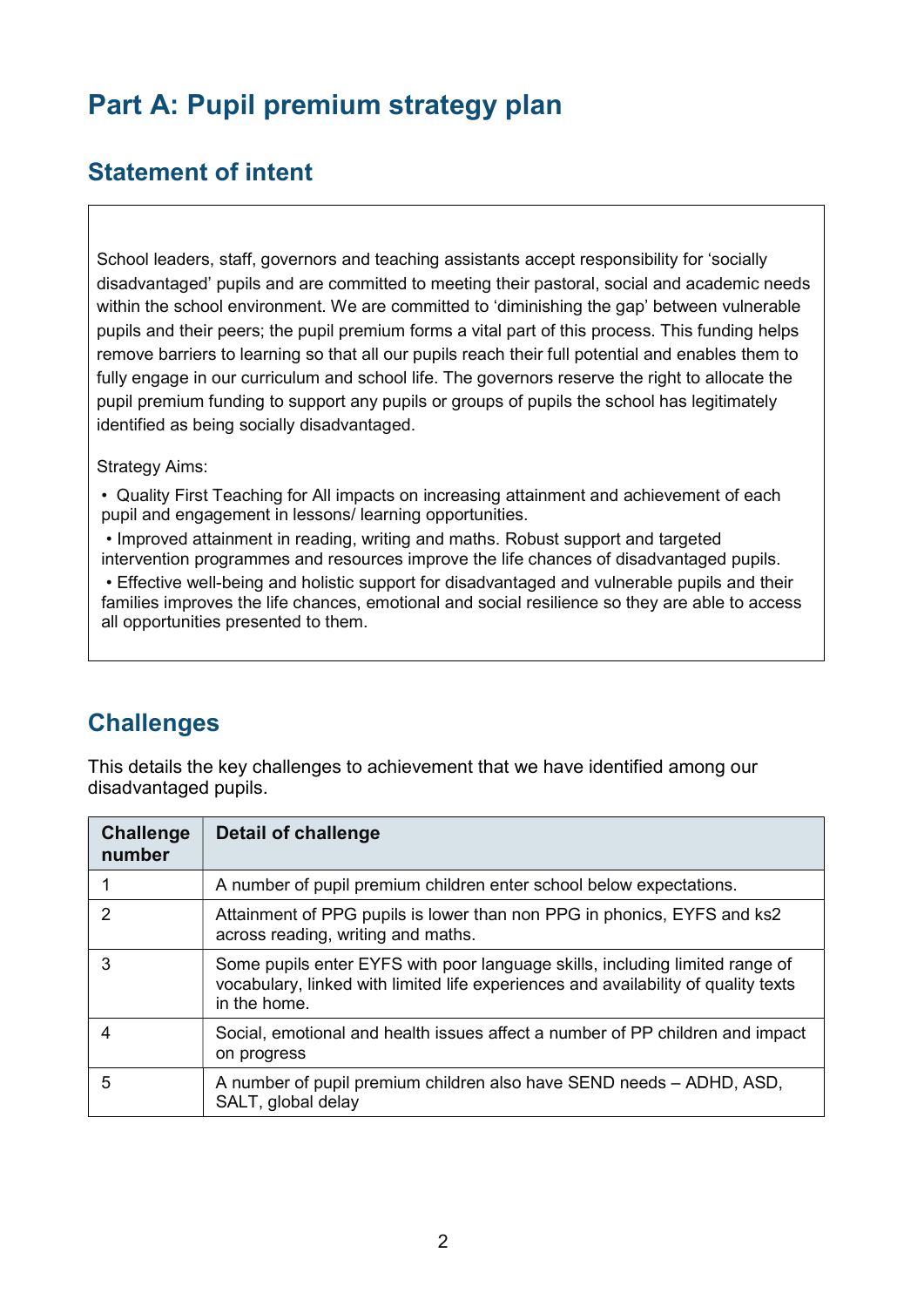## Intended outcomes

This explains the outcomes we are aiming for by the end of our current strategy plan, and how we will measure whether they have been achieved.

| Intended outcome                                                               | <b>Success criteria</b>                                                                                                                                                                                     |
|--------------------------------------------------------------------------------|-------------------------------------------------------------------------------------------------------------------------------------------------------------------------------------------------------------|
| QFT - Every child receives teaching<br>which is good sometimes                 | Raised % of pupils at expected level at the end of<br>EYFS, phonics check, year 2 and 6.                                                                                                                    |
| outstanding in every classroom every<br>day                                    | Progress of PP pupils equal to or higher than non pp<br>pupils across each year group in assessments                                                                                                        |
|                                                                                | Increase in good+ progress for PPG pupils in reading,<br>writing and maths.                                                                                                                                 |
|                                                                                | Attainment Gap between PPG and non PPG will<br>diminish in end of year statutory assessments.                                                                                                               |
| Pupils develop language skills and                                             | Pupils quickly identified and receive Effective                                                                                                                                                             |
| vocabulary quickly to enable them to                                           | intervention in EYFS                                                                                                                                                                                        |
| catch up with peers                                                            | Rapid development of language skills                                                                                                                                                                        |
|                                                                                | Attainment Gap between PPG and non PPG will                                                                                                                                                                 |
|                                                                                | diminish by end of EYFS year                                                                                                                                                                                |
| Children have the emotional literacy                                           | Teachers are aware of and use positive discrimination                                                                                                                                                       |
| skills that they need to be able to                                            | and support for PP pupils                                                                                                                                                                                   |
| clearly express how they feel. They                                            | Children access in school and outside support quickly.                                                                                                                                                      |
| are then able to focus and                                                     | Children can talk about their emotions, worries and                                                                                                                                                         |
| concentrate better in class leading to<br>raised attainment.                   | concerns in a safe place.                                                                                                                                                                                   |
|                                                                                | PP pupils are able to be more engaged in learning<br>and make at least expected progress across all<br>curriculum areas.                                                                                    |
| All pp pupils with SEND will receive                                           | Quality first teaching strategies and positive                                                                                                                                                              |
| individual support to meet their small                                         | discrimination will help reduce barriers to learning.                                                                                                                                                       |
| step target.                                                                   | All identified children will be discussed at pupil<br>progress meetings & receive focused support and<br>interventions. Individual strategies will be planned in<br>conjunction with the Inclusion Manager. |
| All pupils are encouraged and those<br>that want to take part will participate | Pupils' who are eligible, will receive PP funding as<br>soon as possible.                                                                                                                                   |
| in school trips and other trips that<br>extend their personal experience       | • A greater number of FS2 and KS1 parents will<br>complete the forms necessary to enable PP funding.                                                                                                        |
| including after school clubs and other<br>extra-curricular activities.         | • Funding will be available to support learning<br>outside of school.                                                                                                                                       |
|                                                                                | • Funding will allow a greater number of PP pupils<br>will have access to residential, school trips and after<br>school clubs.                                                                              |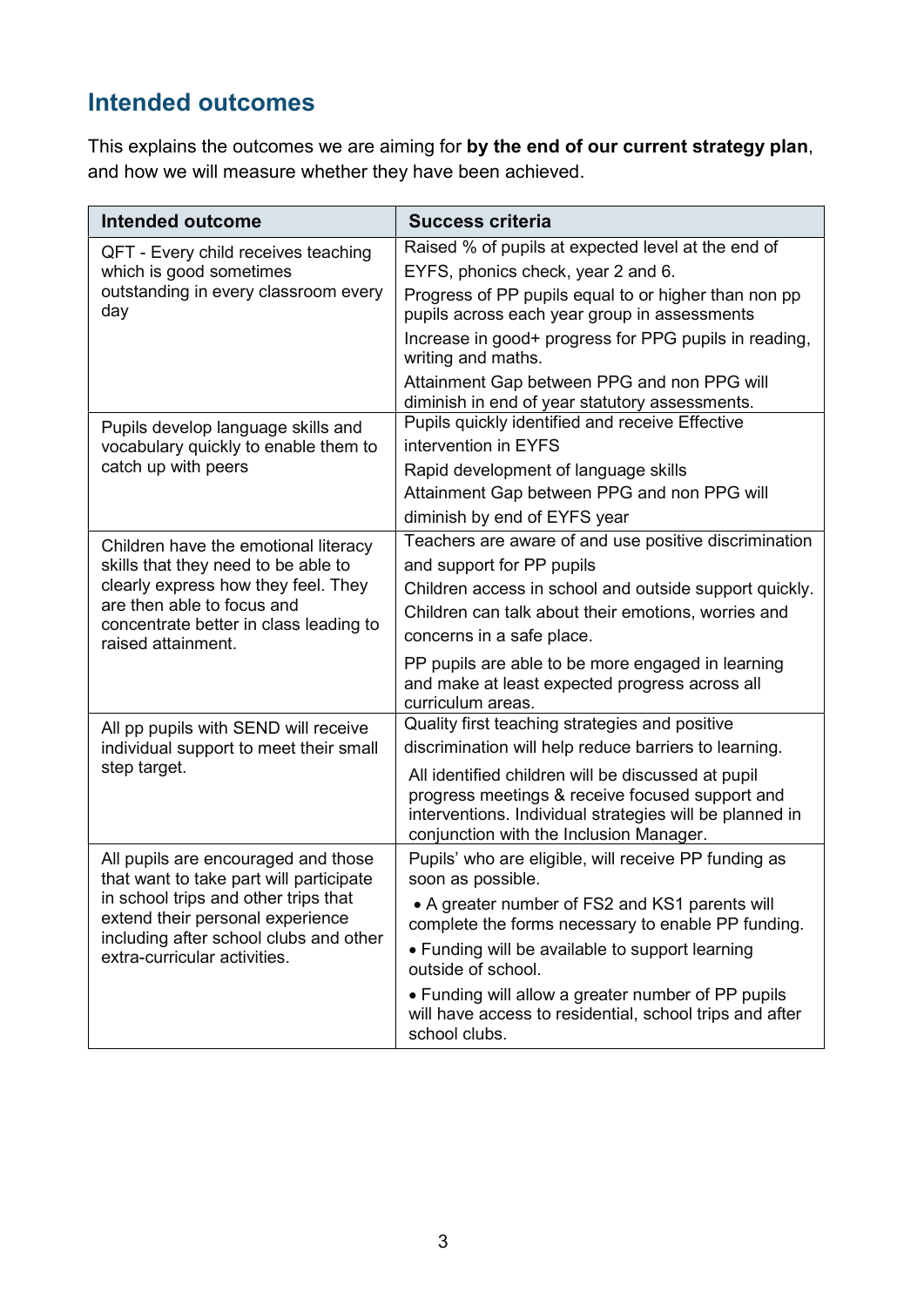### Activity in this academic year

This details how we intend to spend our pupil premium (and recovery premium funding) this academic year to address the challenges listed above.

#### **Teaching**

Budgeted cost: £28,601

| <b>Activity</b>                                                                                                                                                                                                                                                               | Evidence that supports this approach                                                                                                                                                                                                                                                                                                                                                                                                                                                                                                                                                                                                                                                                                                                                                                                                                               | <b>Challenge</b><br>number(s)<br>addressed |
|-------------------------------------------------------------------------------------------------------------------------------------------------------------------------------------------------------------------------------------------------------------------------------|--------------------------------------------------------------------------------------------------------------------------------------------------------------------------------------------------------------------------------------------------------------------------------------------------------------------------------------------------------------------------------------------------------------------------------------------------------------------------------------------------------------------------------------------------------------------------------------------------------------------------------------------------------------------------------------------------------------------------------------------------------------------------------------------------------------------------------------------------------------------|--------------------------------------------|
| Purchase schemes of<br>work, CPD to support<br>QFT:<br>Power maths<br>$\bullet$<br>Talk 4 writing<br><b>RWI</b><br>$\bullet$<br>Emotion<br>$\bullet$<br>coaching<br>Metacognition<br>$\bullet$<br>Pupil premium lead time<br>to support QFT<br>Sendco time to support<br>QFT. | CPD for Quality First Teaching / mentoring and<br>coaching support - see research findings of John<br>Dunford '<br>Evidence suggests the use of metacognitive<br>strategies' – which get pupils to think about their own<br>learning - can be worth the equivalent of an<br>additional +7 months' progress when used well.<br>However, while the potential impact of these<br>approaches is very high, particularly for<br>disadvantaged pupils, less is known about how to<br>apply them effectively in the classroom.<br>Research in school contexts shows that emotion<br>coaching:-Increased pupil's academic progress.-<br>Helped children to understand their emotions and<br>regulate them to feel calmer.-Helped staff to respond<br>to children's needs more consistently and<br>sensitively. (Taken from Emotion Coaching training<br>delivered by LEPs) | 1, 2, 3, 5,                                |
| Audit phonics reading<br>texts and purchase quality<br>texts for ks1.                                                                                                                                                                                                         | EEF Research - Improving Literacy in KS1 EEF<br>Research - quality texts. Has a positive impact on<br>weaker readers as well as encourage improvement<br>for all.                                                                                                                                                                                                                                                                                                                                                                                                                                                                                                                                                                                                                                                                                                  | 2,3,5                                      |
| <b>Additional EYFS staffing</b><br>to facilitate -Development<br>of a 'language rich'<br>environment in the EYFS<br>areas, including language<br>rich indoor and outdoor<br>opportunities.                                                                                    | EEF Research 2.<br>EY Interventions + 5mths<br>High quality provision with well-qualified and well<br>trained staff is essential.<br>High quality provision is likely to be characterised by<br>the development of positive relationships between<br>staff and children and by engagement of the children<br>in (a range of) activities                                                                                                                                                                                                                                                                                                                                                                                                                                                                                                                            | 1, 2                                       |
| Embed:<br>jigsaw PSEH curriculum<br>Daily mindful/music<br>sessions                                                                                                                                                                                                           | EEF - With the right support, children learn to<br>articulate and manage their emotions, deal with<br>conflict, solve problems, understand things from<br>another person's perspective, and communicate in<br>appropriate ways. These social and emotional skills'<br>are essential for children's development, support<br>effective learning, and are linked to positive outcomes<br>in later life. Social and emotional learning<br>programmes appear to be more effective when<br>approaches are embedded into routine educational                                                                                                                                                                                                                                                                                                                              | 4                                          |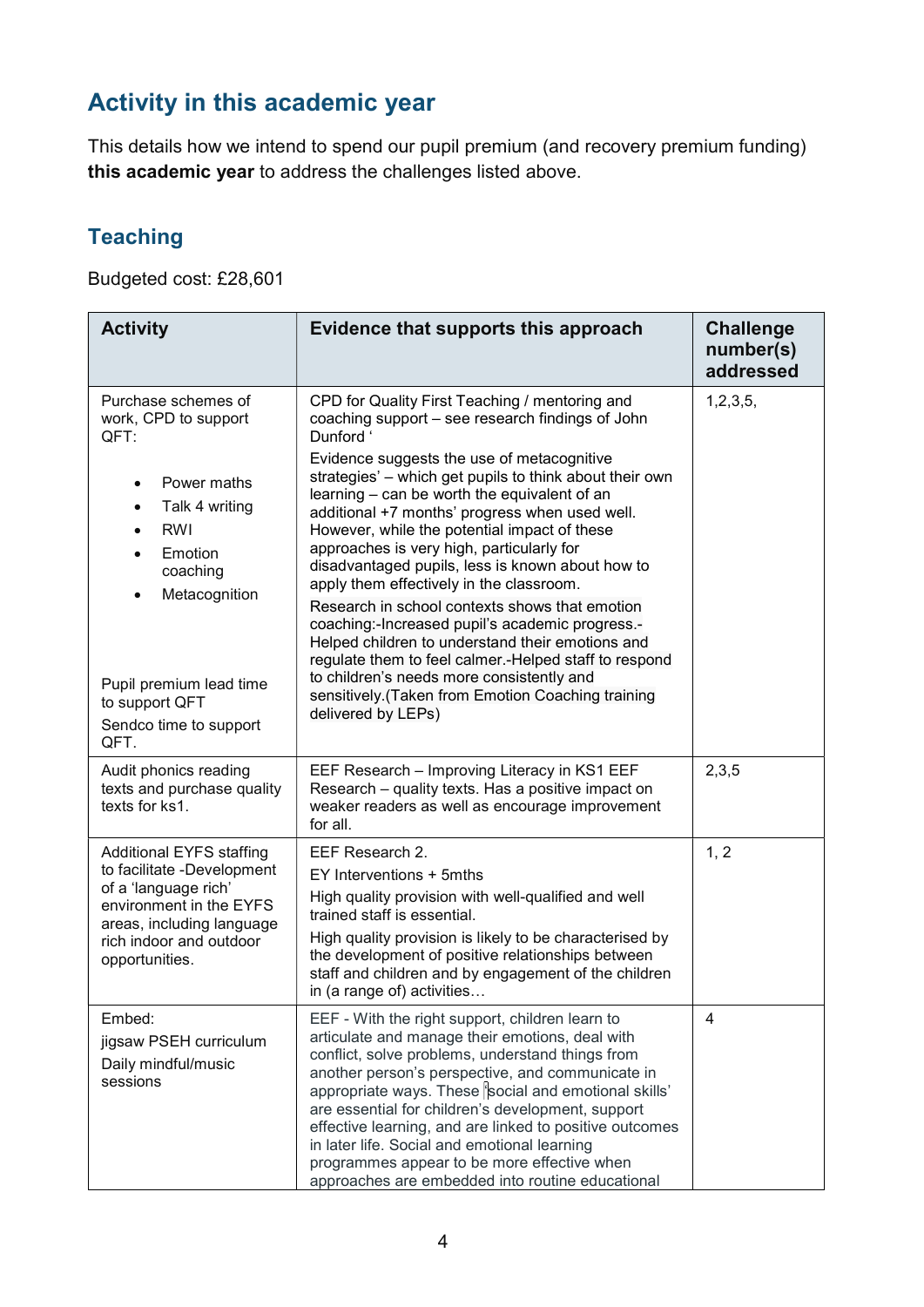| practices, and supported by professional<br>development and training for staff. |  |
|---------------------------------------------------------------------------------|--|
|                                                                                 |  |

#### Targeted academic support (for example, tutoring, one-to-one support structured interventions)

Budgeted cost: £17, 435

| <b>Activity</b>                                                                                                                                                  | Evidence that supports this approach                                                                                                                                                                                                                                                                                                                                                                                   | <b>Challenge</b><br>number(s)<br>addressed |  |
|------------------------------------------------------------------------------------------------------------------------------------------------------------------|------------------------------------------------------------------------------------------------------------------------------------------------------------------------------------------------------------------------------------------------------------------------------------------------------------------------------------------------------------------------------------------------------------------------|--------------------------------------------|--|
| Targeted pupil<br>interventions including:<br>Echo reading<br>1-1 reading<br><b>Phonics</b><br>Writing<br><b>Maths</b><br>Fine motor skills<br>20 day challenges | EEF - Feedback studies tend to show very high<br>effects on learning In general, research-based<br>approaches that explicitly aim to provide feedback<br>to learners, such as Bloom's 'mastery learning',<br>tend to have a positive impact. Feedback has<br>effects across all age groups. Research in schools<br>has focused particularly on its impact on English,<br>mathematics and, to a lesser extent, science. | 1, 2, 3                                    |  |
| Year 6 teachers 1-1<br>tutoring                                                                                                                                  | EEF - On average, one to one tuition is very<br>effective at improving pupil outcomes. +5 months.<br>One to one tuition might be an effective strategy for<br>providing targeted support for pupils that are<br>identified as having low prior attainment or are<br>struggling in particular areas.                                                                                                                    | $\overline{2}$                             |  |
| NELI speech and<br>language programme                                                                                                                            | EEF - Improving CLL in Early Years Prioritise the<br>development of communication and language EEF                                                                                                                                                                                                                                                                                                                     | 1, 3                                       |  |

#### Wider strategies (for example, related to attendance, behaviour, wellbeing)

#### Budgeted cost: £14, 903

| <b>Activity</b>                                                       | Evidence that supports this approach                                                                                             | <b>Challenge</b><br>number(s)<br>addressed |
|-----------------------------------------------------------------------|----------------------------------------------------------------------------------------------------------------------------------|--------------------------------------------|
| Support for PP pupils:<br>50% of cost of<br>trips and<br>residentials | EEF toolkit – enrichment in the form of; sports, arts,<br>outdoor adventure learning are shown to have +2 or<br>+4 months impact | 3.5                                        |
| 10 weeks<br>$\bullet$<br>attendance at a<br>sport/activity club       |                                                                                                                                  |                                            |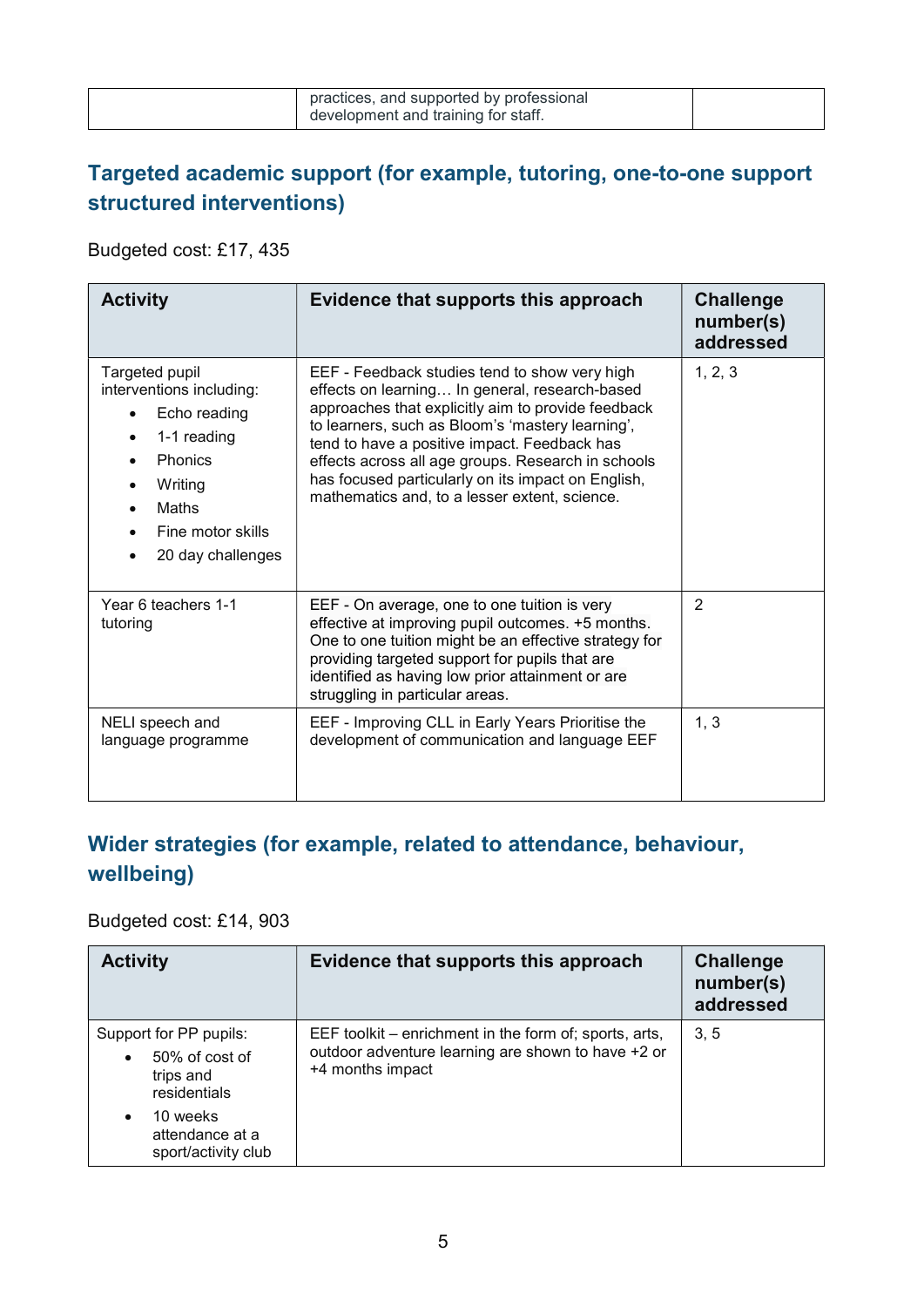| Places at before<br>and after school<br>club                                                                                |                                                                                                                                                                                                                           |               |
|-----------------------------------------------------------------------------------------------------------------------------|---------------------------------------------------------------------------------------------------------------------------------------------------------------------------------------------------------------------------|---------------|
| Purchase of<br>Year 6 SAT guides                                                                                            | Pupils are provided with a quality revision guide that<br>they can use independently to support independent<br>revision                                                                                                   | $\mathcal{P}$ |
| Provision of well being<br>pupil support:<br><b>ELSA</b><br>$\bullet$<br>Talking and<br>$\bullet$<br>drawing<br>Counselling | EEF - Social and emotional learning programmes<br>appear to be more effective when approaches are<br>embedded into routine educational practices, and<br>supported by professional development and training<br>for staff. | 2,3,4,        |

#### Total budgeted cost: £60, 939

(remaining £2661 held for contingencies)